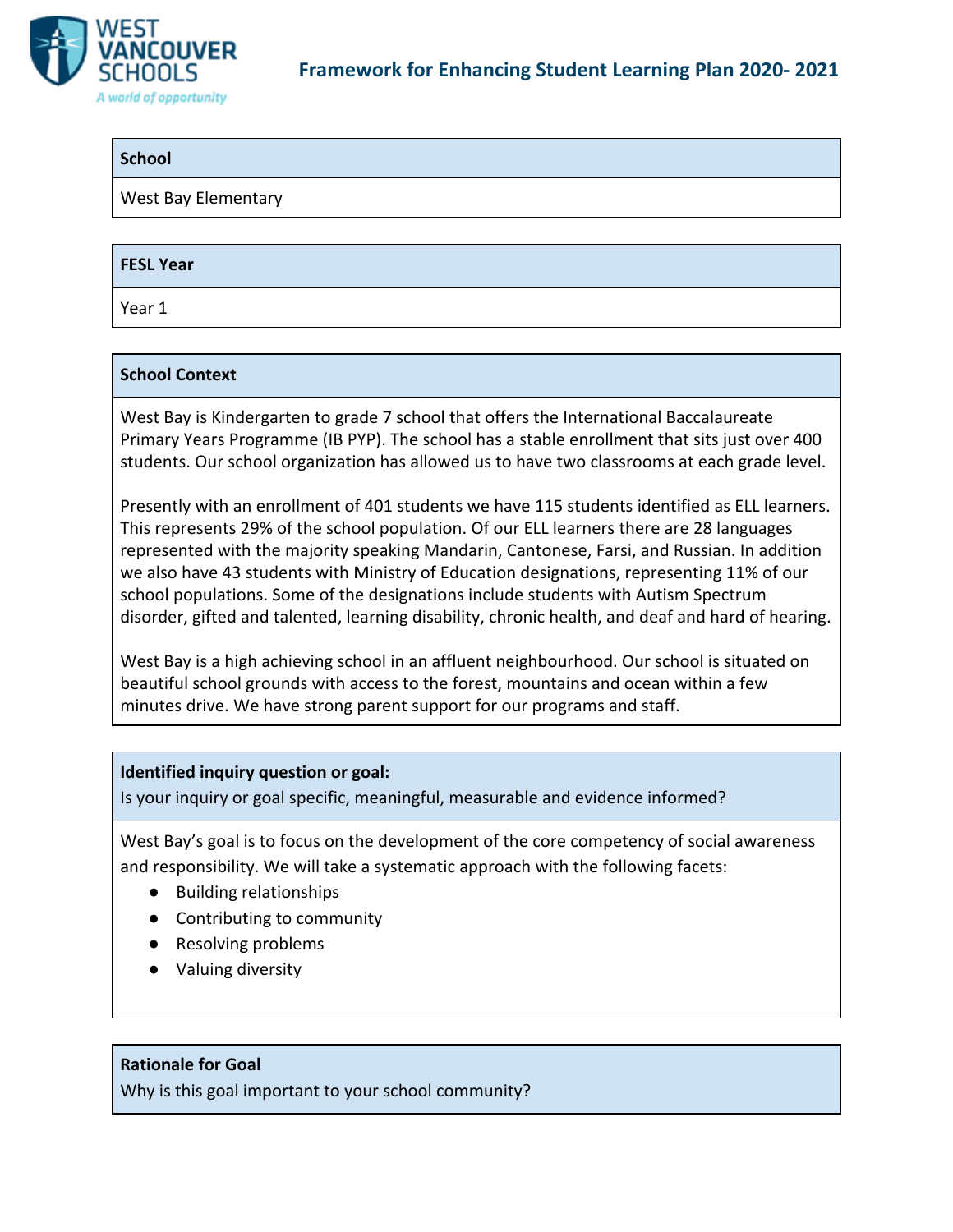

#### A world of opportunity

# How will this goal improve educational outcomes for students?

## According to the Ministry of Education,

*Social Awareness and Responsibility involves the awareness, understanding, and appreciation of connections among people, including between people and the natural environment. Social Awareness and Responsibility focuses on interacting with others and the natural world in respectful and caring ways.*

*People who are socially aware and responsible contribute to the well-being of their social and physical environments. They support the development of welcoming and inclusive communities, where people feel safe and have a sense of belonging.*

*A socially aware and responsible individual contributes positively to their family, community, and environment; empathizes with others and appreciates their perspectives; resolves problems peacefully; and develops and sustains healthy relationships.*

By focusing on this sub-competency of the core competency Personal and Social competency we feel not only will we be able to increase students skills in this area, but we will also continue to see high academic achievement as a result. When students have an increased connection to the school, each other, and the world, it promotes positive mental health and minimizes risks that may be present in children's lives. As stated on West Vancouver Schools website, educators have long understood the link between citizenship and social and academic functioning, therefore teachers foster socio-emotional development starting in Kindergarten.

This year, more than ever, it is important to focus on mental health, social connections and overall well-being due to the current and potentially long-term impacts of COVID-19. This is a relevant goal for all stakeholders in the school community, not just our student population.

## **Predicted Indicators of Success**

How will you know your goal has made a difference? What student performance data is guiding your goal?

We should see an increase and/or continued success in academic indicators especially as students progress through to grade 7. Data used to inform:

- Foundational Skills Assessment
- School Wide write
- DIBELS/RAD/DART

We should see increased reports of high well-being as reported using:

- MDI
- Student Learning Survey